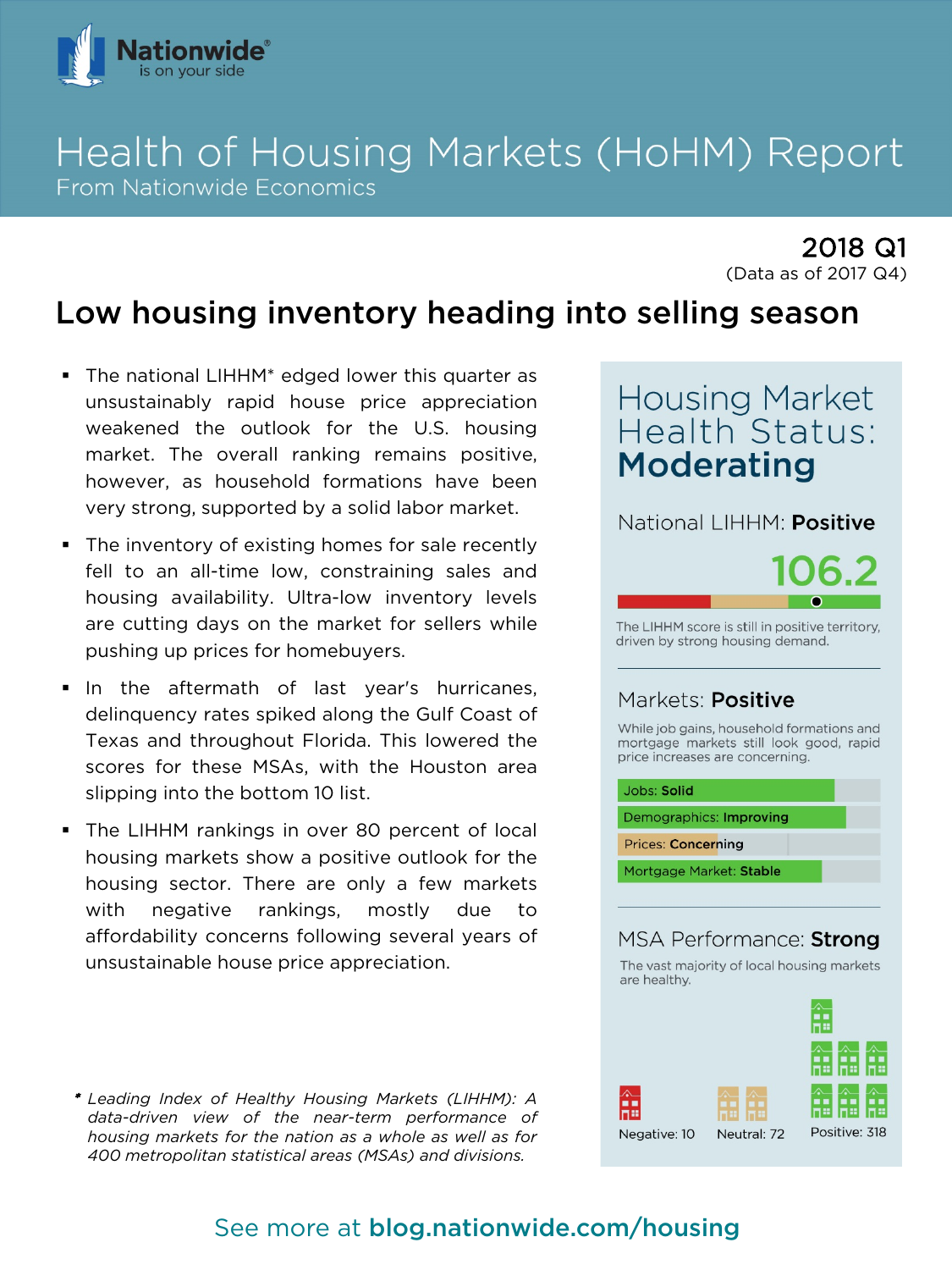

#### Overheated house prices versus faster household formations

The national LIHHM slipped a tad to 106.2, but it is still solidly in positive territory. Affordability is deteriorating as national house price gains continue to run well above the long-term average and overall income growth. Faster household formations offset much of the negative price impacts, helping to keep the near-term outlook for housing performance little changed. The backdrop for housing sector health remains positive with ongoing job gains, rising incomes, and a sustainable mortgage market.

On a regional level, the LIHHM performance rankings suggest that the majority of metro areas across the country are healthy. The few negative rankings are primarily characterized by unsustainable house price increases, which is hurting housing sector health in some areas. A lack of housing inventory, which creates excess housing demand, is the primary factor boosting prices so sharply.

### National LIHHM



### MSA LIHHM Performance Rankings





See more at blog.nationwide.com/housing

NEGATIVE

**- 4**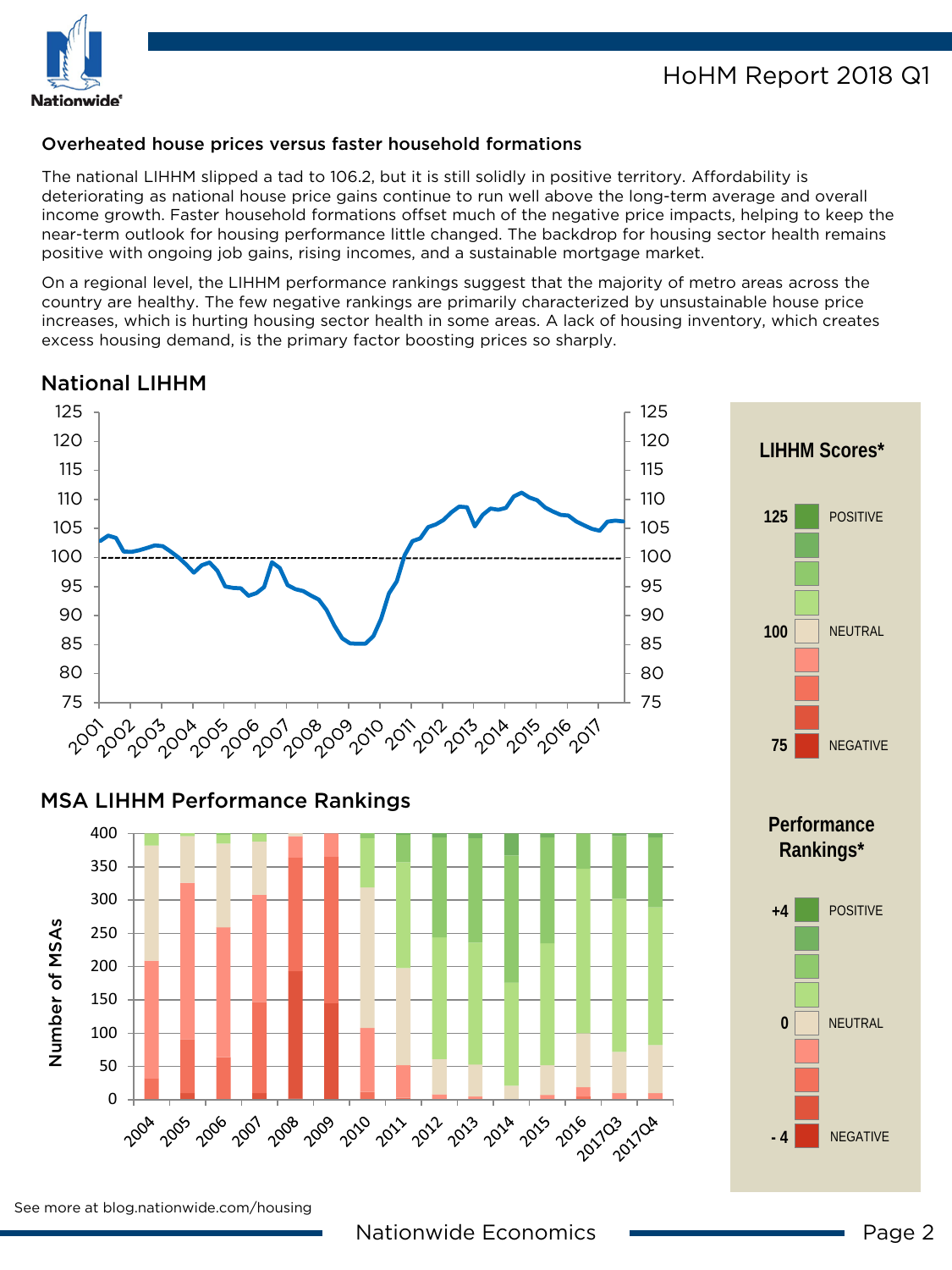

## HoHM Report 2018 Q1

#### Regional LIHHM rankings show sustainable housing trends in most housing markets

- This quarter there are six MSAs with a +3 ranking while 105 MSAs have a ranking of +2, suggesting very healthy housing fundamentals in those markets. Overall, more than 80 percent of metro areas across the country have a positive LIHHM ranking.
- Most of the bottom 10 MSAs have worsening affordability as rapid price house appreciation makes it increasingly difficult for homebuyers to purchase. Delinquency rates rose sharply in MSAs along the Gulf Coast of Texas and in Florida as a result of hurricanes, lowering the rankings for these areas.
- An additional 72 MSAs are ranked neutral, indicating a mixed outlook for near-term housing health.



| <b>Rank</b> | <b>Metropolitan Statistical Area</b> |
|-------------|--------------------------------------|
| 1           | Johnstown PA                         |
| 2           | Carbondale-Marion IL                 |
| 3           | Springfield IL                       |
| 4           | <b>Farmington NM</b>                 |
| 5           | New Bern NC                          |
| 6           | Chambersburg-Waynesboro PA           |
| 7           | Pittsburgh PA                        |
| 8           | Auburn-Opelika AL                    |
| 9           | Harrisburg-Carlisle PA               |
| 10          | Frie PA                              |

## Top 10 MSAs Bottom 10 MSAs

| <b>Rank</b> | <b>Metropolitan Statistical Area</b> |
|-------------|--------------------------------------|
| 400         | Victoria TX                          |
| 399         | Rapid City SD                        |
| 398         | Sherman-Denison TX                   |
| 397         | Beaumont-Port Arthur TX              |
| 396         | Anchorage AK                         |
| 395         | Houston-Sugar Land TX                |
| 394         | Pueblo CO                            |
| 393         | <b>Brunswick GA</b>                  |
| 392         | Rochester MN                         |
| 391         | Coeur d'Alene ID                     |

† Data as of 2017 Q4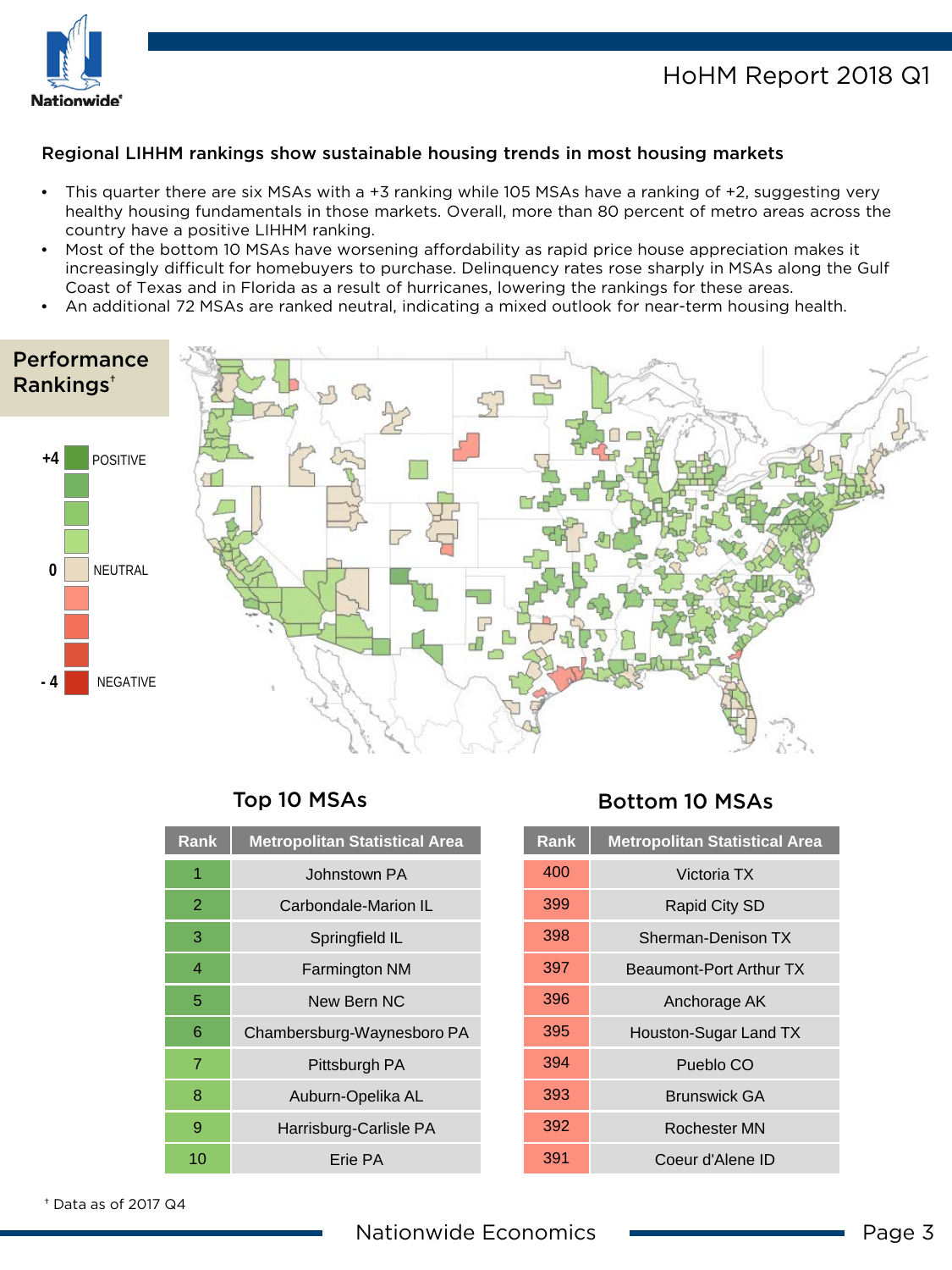

## HoHM Report 2018 Q1

Only one of the top 40\* largest MSAs has a negative LIHHM performance ranking, while an additional nine are neutral. These lower scores are primarily the result of unsustainably rapid house price gains. Most of the major U.S. housing markets show sustainable trends with little chance of a downturn in the near term.

## MSAs by size (Top 40), with corresponding performance rankings

#### Performance Rankings:



| <b>Metropolitan Statistical Area</b><br>Current <sup>+</sup><br><b>Prior Qtr</b><br><b>Prior Year</b><br>$\mathbf{1}$<br>New York-Jersey City-White Plains NY-NJ<br>$\mathbf{1}$<br>1<br>$\mathbf{1}$<br>$\overline{2}$<br>Los Angeles-Long Beach-Glendale CA<br>$\mathbf{1}$<br>1<br>$\mathbf{1}$<br>3<br>Chicago-Naperville-Arlington Heights IL<br>$\mathbf{1}$<br>$\overline{2}$<br>$\mathbf{1}$<br>$\overline{4}$<br>Houston-The Woodlands-Sugar Land TX<br>$-1$<br>$\circ$<br>$-1$<br>5<br>Atlanta-Sandy Springs-Roswell GA<br>$\mathbf{1}$<br>1<br>$\mathbf{1}$<br>6<br>Washington-Arlington-Alexandria DC-VA<br>$\mathbf{1}$<br>1<br>$\mathbf{1}$<br>7<br>Phoenix-Mesa-Scottsdale AZ<br>$\mathbf{1}$<br>$\mathbf{1}$<br>$\mathbf{1}$<br>8<br>Dallas-Plano-Irving TX<br>$\Omega$<br>$-1$<br>$-1$<br>9<br>Minneapolis-St. Paul-Bloomington MN-WI<br>2<br>$\mathbf{1}$<br>$\mathbf{1}$<br>10 <sup>°</sup><br>Riverside-San Bernardino-Ontario CA<br>$\mathbf{1}$<br>$\mathbf{1}$<br>1<br>11<br>Tampa-St. Petersburg-Clearwater FL<br>$\mathbf{1}$<br>$\circ$<br>1<br>12<br>San Diego-Carlsbad CA<br>1<br>1<br>1<br>13<br>Seattle-Bellevue-Everett WA<br>$\circ$<br>$\circ$<br>1<br>14<br>St Louis MO-IL<br>$\overline{2}$<br>$\overline{2}$<br>$\mathbf{1}$<br>15<br>Denver-Aurora-Lakewood CO<br>$\Omega$<br>$\mathbf{1}$<br>$\circ$<br>16<br>Baltimore-Columbia-Towson MD<br>2<br>1<br>$\overline{2}$<br>17<br>Anaheim-Santa Ana-Irvine CA<br>$\mathbf{1}$<br>1<br>O<br>18<br>$\mathbf{1}$<br>$\mathbf{1}$<br>Warren-Troy-Farmington Hills MI<br>1<br>19<br>Pittsburgh PA<br>2<br>$\overline{2}$<br>1<br>20<br>Oakland-Hayward-Berkeley CA<br>1<br>1<br>$\mathbf{1}$<br>21<br>Portland-Vancouver-Hillsboro OR-WA<br>$\mathbf{1}$<br>$\mathbf{1}$<br>$\circ$<br>22<br>Nassau County-Suffolk County NY<br>$\mathbf{1}$<br>1<br>$\mathbf{1}$<br>23<br>Charlotte-Concord-Gastonia NC-SC<br>$\mathbf{1}$<br>1<br>$\mathbf{1}$<br>24<br>Miami-Miami Beach-Kendall FL<br>$\Omega$<br>1<br>$\circ$<br>25<br>Orlando-Kissimmee-Sanford FL<br>$\mathbf{1}$<br>$\mathbf{1}$<br>$\mathbf{1}$<br>26<br>Cambridge-Newton-Framingham MA<br>1<br>$\circ$<br>1<br>27<br>Newark NJ-PA<br>$\overline{2}$<br>$\overline{2}$<br>$\mathbf{1}$<br>28<br>Fort Worth-Arlington TX<br>$\circ$<br>$\circ$<br>$-1$<br>29<br>Cleveland-Elyria OH<br>$\overline{2}$<br>$\overline{2}$<br>$\circ$<br>30<br>Cincinnati OH-KY-IN<br>$\mathbf{1}$<br>2<br>$\mathbf{1}$<br>31<br>San Antonio-New Braunfels TX<br>$\mathbf{1}$<br>1<br>$\mathbf{1}$<br>Sacramento-Roseville-Arden-Arcade CA<br>32<br>$\mathbf{1}$<br>1<br>$\mathbf{1}$<br>$\overline{2}$<br>33<br>Philadelphia PA<br>3<br>$\overline{2}$<br>34<br>Kansas City MO-KS<br>$\circ$<br>1<br>$\circ$<br>Columbus OH<br>35<br>$\mathbf{1}$<br>1<br>$\mathbf{1}$<br>36<br>Las Vegas-Henderson-Paradise NV<br>1<br>1<br>1<br>37<br>Indianapolis-Carmel-Anderson IN<br>1<br>1<br>$\mathbf{1}$<br>38<br><b>Boston MA</b><br>$\circ$<br>1<br>$\mathbf{1}$<br>39<br>Fort Lauderdale-Pompano Beach-FL<br>$\mathbf{1}$<br>1<br>$\mathbf{1}$ |  | <b>Performance Rankings</b> |  |  |
|-----------------------------------------------------------------------------------------------------------------------------------------------------------------------------------------------------------------------------------------------------------------------------------------------------------------------------------------------------------------------------------------------------------------------------------------------------------------------------------------------------------------------------------------------------------------------------------------------------------------------------------------------------------------------------------------------------------------------------------------------------------------------------------------------------------------------------------------------------------------------------------------------------------------------------------------------------------------------------------------------------------------------------------------------------------------------------------------------------------------------------------------------------------------------------------------------------------------------------------------------------------------------------------------------------------------------------------------------------------------------------------------------------------------------------------------------------------------------------------------------------------------------------------------------------------------------------------------------------------------------------------------------------------------------------------------------------------------------------------------------------------------------------------------------------------------------------------------------------------------------------------------------------------------------------------------------------------------------------------------------------------------------------------------------------------------------------------------------------------------------------------------------------------------------------------------------------------------------------------------------------------------------------------------------------------------------------------------------------------------------------------------------------------------------------------------------------------------------------------------------------------------------------------------------------------------------------------------------------------------------------------------------------------------------------------------------------------------------------------------------------------------------------------------------------------------------------------------------------------------------------------------------------------------------------------------------------------------------------------------------------------------------------------------------------------------|--|-----------------------------|--|--|
|                                                                                                                                                                                                                                                                                                                                                                                                                                                                                                                                                                                                                                                                                                                                                                                                                                                                                                                                                                                                                                                                                                                                                                                                                                                                                                                                                                                                                                                                                                                                                                                                                                                                                                                                                                                                                                                                                                                                                                                                                                                                                                                                                                                                                                                                                                                                                                                                                                                                                                                                                                                                                                                                                                                                                                                                                                                                                                                                                                                                                                                                 |  |                             |  |  |
|                                                                                                                                                                                                                                                                                                                                                                                                                                                                                                                                                                                                                                                                                                                                                                                                                                                                                                                                                                                                                                                                                                                                                                                                                                                                                                                                                                                                                                                                                                                                                                                                                                                                                                                                                                                                                                                                                                                                                                                                                                                                                                                                                                                                                                                                                                                                                                                                                                                                                                                                                                                                                                                                                                                                                                                                                                                                                                                                                                                                                                                                 |  |                             |  |  |
|                                                                                                                                                                                                                                                                                                                                                                                                                                                                                                                                                                                                                                                                                                                                                                                                                                                                                                                                                                                                                                                                                                                                                                                                                                                                                                                                                                                                                                                                                                                                                                                                                                                                                                                                                                                                                                                                                                                                                                                                                                                                                                                                                                                                                                                                                                                                                                                                                                                                                                                                                                                                                                                                                                                                                                                                                                                                                                                                                                                                                                                                 |  |                             |  |  |
|                                                                                                                                                                                                                                                                                                                                                                                                                                                                                                                                                                                                                                                                                                                                                                                                                                                                                                                                                                                                                                                                                                                                                                                                                                                                                                                                                                                                                                                                                                                                                                                                                                                                                                                                                                                                                                                                                                                                                                                                                                                                                                                                                                                                                                                                                                                                                                                                                                                                                                                                                                                                                                                                                                                                                                                                                                                                                                                                                                                                                                                                 |  |                             |  |  |
|                                                                                                                                                                                                                                                                                                                                                                                                                                                                                                                                                                                                                                                                                                                                                                                                                                                                                                                                                                                                                                                                                                                                                                                                                                                                                                                                                                                                                                                                                                                                                                                                                                                                                                                                                                                                                                                                                                                                                                                                                                                                                                                                                                                                                                                                                                                                                                                                                                                                                                                                                                                                                                                                                                                                                                                                                                                                                                                                                                                                                                                                 |  |                             |  |  |
|                                                                                                                                                                                                                                                                                                                                                                                                                                                                                                                                                                                                                                                                                                                                                                                                                                                                                                                                                                                                                                                                                                                                                                                                                                                                                                                                                                                                                                                                                                                                                                                                                                                                                                                                                                                                                                                                                                                                                                                                                                                                                                                                                                                                                                                                                                                                                                                                                                                                                                                                                                                                                                                                                                                                                                                                                                                                                                                                                                                                                                                                 |  |                             |  |  |
|                                                                                                                                                                                                                                                                                                                                                                                                                                                                                                                                                                                                                                                                                                                                                                                                                                                                                                                                                                                                                                                                                                                                                                                                                                                                                                                                                                                                                                                                                                                                                                                                                                                                                                                                                                                                                                                                                                                                                                                                                                                                                                                                                                                                                                                                                                                                                                                                                                                                                                                                                                                                                                                                                                                                                                                                                                                                                                                                                                                                                                                                 |  |                             |  |  |
|                                                                                                                                                                                                                                                                                                                                                                                                                                                                                                                                                                                                                                                                                                                                                                                                                                                                                                                                                                                                                                                                                                                                                                                                                                                                                                                                                                                                                                                                                                                                                                                                                                                                                                                                                                                                                                                                                                                                                                                                                                                                                                                                                                                                                                                                                                                                                                                                                                                                                                                                                                                                                                                                                                                                                                                                                                                                                                                                                                                                                                                                 |  |                             |  |  |
|                                                                                                                                                                                                                                                                                                                                                                                                                                                                                                                                                                                                                                                                                                                                                                                                                                                                                                                                                                                                                                                                                                                                                                                                                                                                                                                                                                                                                                                                                                                                                                                                                                                                                                                                                                                                                                                                                                                                                                                                                                                                                                                                                                                                                                                                                                                                                                                                                                                                                                                                                                                                                                                                                                                                                                                                                                                                                                                                                                                                                                                                 |  |                             |  |  |
|                                                                                                                                                                                                                                                                                                                                                                                                                                                                                                                                                                                                                                                                                                                                                                                                                                                                                                                                                                                                                                                                                                                                                                                                                                                                                                                                                                                                                                                                                                                                                                                                                                                                                                                                                                                                                                                                                                                                                                                                                                                                                                                                                                                                                                                                                                                                                                                                                                                                                                                                                                                                                                                                                                                                                                                                                                                                                                                                                                                                                                                                 |  |                             |  |  |
|                                                                                                                                                                                                                                                                                                                                                                                                                                                                                                                                                                                                                                                                                                                                                                                                                                                                                                                                                                                                                                                                                                                                                                                                                                                                                                                                                                                                                                                                                                                                                                                                                                                                                                                                                                                                                                                                                                                                                                                                                                                                                                                                                                                                                                                                                                                                                                                                                                                                                                                                                                                                                                                                                                                                                                                                                                                                                                                                                                                                                                                                 |  |                             |  |  |
|                                                                                                                                                                                                                                                                                                                                                                                                                                                                                                                                                                                                                                                                                                                                                                                                                                                                                                                                                                                                                                                                                                                                                                                                                                                                                                                                                                                                                                                                                                                                                                                                                                                                                                                                                                                                                                                                                                                                                                                                                                                                                                                                                                                                                                                                                                                                                                                                                                                                                                                                                                                                                                                                                                                                                                                                                                                                                                                                                                                                                                                                 |  |                             |  |  |
|                                                                                                                                                                                                                                                                                                                                                                                                                                                                                                                                                                                                                                                                                                                                                                                                                                                                                                                                                                                                                                                                                                                                                                                                                                                                                                                                                                                                                                                                                                                                                                                                                                                                                                                                                                                                                                                                                                                                                                                                                                                                                                                                                                                                                                                                                                                                                                                                                                                                                                                                                                                                                                                                                                                                                                                                                                                                                                                                                                                                                                                                 |  |                             |  |  |
|                                                                                                                                                                                                                                                                                                                                                                                                                                                                                                                                                                                                                                                                                                                                                                                                                                                                                                                                                                                                                                                                                                                                                                                                                                                                                                                                                                                                                                                                                                                                                                                                                                                                                                                                                                                                                                                                                                                                                                                                                                                                                                                                                                                                                                                                                                                                                                                                                                                                                                                                                                                                                                                                                                                                                                                                                                                                                                                                                                                                                                                                 |  |                             |  |  |
|                                                                                                                                                                                                                                                                                                                                                                                                                                                                                                                                                                                                                                                                                                                                                                                                                                                                                                                                                                                                                                                                                                                                                                                                                                                                                                                                                                                                                                                                                                                                                                                                                                                                                                                                                                                                                                                                                                                                                                                                                                                                                                                                                                                                                                                                                                                                                                                                                                                                                                                                                                                                                                                                                                                                                                                                                                                                                                                                                                                                                                                                 |  |                             |  |  |
|                                                                                                                                                                                                                                                                                                                                                                                                                                                                                                                                                                                                                                                                                                                                                                                                                                                                                                                                                                                                                                                                                                                                                                                                                                                                                                                                                                                                                                                                                                                                                                                                                                                                                                                                                                                                                                                                                                                                                                                                                                                                                                                                                                                                                                                                                                                                                                                                                                                                                                                                                                                                                                                                                                                                                                                                                                                                                                                                                                                                                                                                 |  |                             |  |  |
|                                                                                                                                                                                                                                                                                                                                                                                                                                                                                                                                                                                                                                                                                                                                                                                                                                                                                                                                                                                                                                                                                                                                                                                                                                                                                                                                                                                                                                                                                                                                                                                                                                                                                                                                                                                                                                                                                                                                                                                                                                                                                                                                                                                                                                                                                                                                                                                                                                                                                                                                                                                                                                                                                                                                                                                                                                                                                                                                                                                                                                                                 |  |                             |  |  |
|                                                                                                                                                                                                                                                                                                                                                                                                                                                                                                                                                                                                                                                                                                                                                                                                                                                                                                                                                                                                                                                                                                                                                                                                                                                                                                                                                                                                                                                                                                                                                                                                                                                                                                                                                                                                                                                                                                                                                                                                                                                                                                                                                                                                                                                                                                                                                                                                                                                                                                                                                                                                                                                                                                                                                                                                                                                                                                                                                                                                                                                                 |  |                             |  |  |
|                                                                                                                                                                                                                                                                                                                                                                                                                                                                                                                                                                                                                                                                                                                                                                                                                                                                                                                                                                                                                                                                                                                                                                                                                                                                                                                                                                                                                                                                                                                                                                                                                                                                                                                                                                                                                                                                                                                                                                                                                                                                                                                                                                                                                                                                                                                                                                                                                                                                                                                                                                                                                                                                                                                                                                                                                                                                                                                                                                                                                                                                 |  |                             |  |  |
|                                                                                                                                                                                                                                                                                                                                                                                                                                                                                                                                                                                                                                                                                                                                                                                                                                                                                                                                                                                                                                                                                                                                                                                                                                                                                                                                                                                                                                                                                                                                                                                                                                                                                                                                                                                                                                                                                                                                                                                                                                                                                                                                                                                                                                                                                                                                                                                                                                                                                                                                                                                                                                                                                                                                                                                                                                                                                                                                                                                                                                                                 |  |                             |  |  |
|                                                                                                                                                                                                                                                                                                                                                                                                                                                                                                                                                                                                                                                                                                                                                                                                                                                                                                                                                                                                                                                                                                                                                                                                                                                                                                                                                                                                                                                                                                                                                                                                                                                                                                                                                                                                                                                                                                                                                                                                                                                                                                                                                                                                                                                                                                                                                                                                                                                                                                                                                                                                                                                                                                                                                                                                                                                                                                                                                                                                                                                                 |  |                             |  |  |
|                                                                                                                                                                                                                                                                                                                                                                                                                                                                                                                                                                                                                                                                                                                                                                                                                                                                                                                                                                                                                                                                                                                                                                                                                                                                                                                                                                                                                                                                                                                                                                                                                                                                                                                                                                                                                                                                                                                                                                                                                                                                                                                                                                                                                                                                                                                                                                                                                                                                                                                                                                                                                                                                                                                                                                                                                                                                                                                                                                                                                                                                 |  |                             |  |  |
|                                                                                                                                                                                                                                                                                                                                                                                                                                                                                                                                                                                                                                                                                                                                                                                                                                                                                                                                                                                                                                                                                                                                                                                                                                                                                                                                                                                                                                                                                                                                                                                                                                                                                                                                                                                                                                                                                                                                                                                                                                                                                                                                                                                                                                                                                                                                                                                                                                                                                                                                                                                                                                                                                                                                                                                                                                                                                                                                                                                                                                                                 |  |                             |  |  |
|                                                                                                                                                                                                                                                                                                                                                                                                                                                                                                                                                                                                                                                                                                                                                                                                                                                                                                                                                                                                                                                                                                                                                                                                                                                                                                                                                                                                                                                                                                                                                                                                                                                                                                                                                                                                                                                                                                                                                                                                                                                                                                                                                                                                                                                                                                                                                                                                                                                                                                                                                                                                                                                                                                                                                                                                                                                                                                                                                                                                                                                                 |  |                             |  |  |
|                                                                                                                                                                                                                                                                                                                                                                                                                                                                                                                                                                                                                                                                                                                                                                                                                                                                                                                                                                                                                                                                                                                                                                                                                                                                                                                                                                                                                                                                                                                                                                                                                                                                                                                                                                                                                                                                                                                                                                                                                                                                                                                                                                                                                                                                                                                                                                                                                                                                                                                                                                                                                                                                                                                                                                                                                                                                                                                                                                                                                                                                 |  |                             |  |  |
|                                                                                                                                                                                                                                                                                                                                                                                                                                                                                                                                                                                                                                                                                                                                                                                                                                                                                                                                                                                                                                                                                                                                                                                                                                                                                                                                                                                                                                                                                                                                                                                                                                                                                                                                                                                                                                                                                                                                                                                                                                                                                                                                                                                                                                                                                                                                                                                                                                                                                                                                                                                                                                                                                                                                                                                                                                                                                                                                                                                                                                                                 |  |                             |  |  |
|                                                                                                                                                                                                                                                                                                                                                                                                                                                                                                                                                                                                                                                                                                                                                                                                                                                                                                                                                                                                                                                                                                                                                                                                                                                                                                                                                                                                                                                                                                                                                                                                                                                                                                                                                                                                                                                                                                                                                                                                                                                                                                                                                                                                                                                                                                                                                                                                                                                                                                                                                                                                                                                                                                                                                                                                                                                                                                                                                                                                                                                                 |  |                             |  |  |
|                                                                                                                                                                                                                                                                                                                                                                                                                                                                                                                                                                                                                                                                                                                                                                                                                                                                                                                                                                                                                                                                                                                                                                                                                                                                                                                                                                                                                                                                                                                                                                                                                                                                                                                                                                                                                                                                                                                                                                                                                                                                                                                                                                                                                                                                                                                                                                                                                                                                                                                                                                                                                                                                                                                                                                                                                                                                                                                                                                                                                                                                 |  |                             |  |  |
|                                                                                                                                                                                                                                                                                                                                                                                                                                                                                                                                                                                                                                                                                                                                                                                                                                                                                                                                                                                                                                                                                                                                                                                                                                                                                                                                                                                                                                                                                                                                                                                                                                                                                                                                                                                                                                                                                                                                                                                                                                                                                                                                                                                                                                                                                                                                                                                                                                                                                                                                                                                                                                                                                                                                                                                                                                                                                                                                                                                                                                                                 |  |                             |  |  |
|                                                                                                                                                                                                                                                                                                                                                                                                                                                                                                                                                                                                                                                                                                                                                                                                                                                                                                                                                                                                                                                                                                                                                                                                                                                                                                                                                                                                                                                                                                                                                                                                                                                                                                                                                                                                                                                                                                                                                                                                                                                                                                                                                                                                                                                                                                                                                                                                                                                                                                                                                                                                                                                                                                                                                                                                                                                                                                                                                                                                                                                                 |  |                             |  |  |
|                                                                                                                                                                                                                                                                                                                                                                                                                                                                                                                                                                                                                                                                                                                                                                                                                                                                                                                                                                                                                                                                                                                                                                                                                                                                                                                                                                                                                                                                                                                                                                                                                                                                                                                                                                                                                                                                                                                                                                                                                                                                                                                                                                                                                                                                                                                                                                                                                                                                                                                                                                                                                                                                                                                                                                                                                                                                                                                                                                                                                                                                 |  |                             |  |  |
|                                                                                                                                                                                                                                                                                                                                                                                                                                                                                                                                                                                                                                                                                                                                                                                                                                                                                                                                                                                                                                                                                                                                                                                                                                                                                                                                                                                                                                                                                                                                                                                                                                                                                                                                                                                                                                                                                                                                                                                                                                                                                                                                                                                                                                                                                                                                                                                                                                                                                                                                                                                                                                                                                                                                                                                                                                                                                                                                                                                                                                                                 |  |                             |  |  |
|                                                                                                                                                                                                                                                                                                                                                                                                                                                                                                                                                                                                                                                                                                                                                                                                                                                                                                                                                                                                                                                                                                                                                                                                                                                                                                                                                                                                                                                                                                                                                                                                                                                                                                                                                                                                                                                                                                                                                                                                                                                                                                                                                                                                                                                                                                                                                                                                                                                                                                                                                                                                                                                                                                                                                                                                                                                                                                                                                                                                                                                                 |  |                             |  |  |
|                                                                                                                                                                                                                                                                                                                                                                                                                                                                                                                                                                                                                                                                                                                                                                                                                                                                                                                                                                                                                                                                                                                                                                                                                                                                                                                                                                                                                                                                                                                                                                                                                                                                                                                                                                                                                                                                                                                                                                                                                                                                                                                                                                                                                                                                                                                                                                                                                                                                                                                                                                                                                                                                                                                                                                                                                                                                                                                                                                                                                                                                 |  |                             |  |  |
|                                                                                                                                                                                                                                                                                                                                                                                                                                                                                                                                                                                                                                                                                                                                                                                                                                                                                                                                                                                                                                                                                                                                                                                                                                                                                                                                                                                                                                                                                                                                                                                                                                                                                                                                                                                                                                                                                                                                                                                                                                                                                                                                                                                                                                                                                                                                                                                                                                                                                                                                                                                                                                                                                                                                                                                                                                                                                                                                                                                                                                                                 |  |                             |  |  |
|                                                                                                                                                                                                                                                                                                                                                                                                                                                                                                                                                                                                                                                                                                                                                                                                                                                                                                                                                                                                                                                                                                                                                                                                                                                                                                                                                                                                                                                                                                                                                                                                                                                                                                                                                                                                                                                                                                                                                                                                                                                                                                                                                                                                                                                                                                                                                                                                                                                                                                                                                                                                                                                                                                                                                                                                                                                                                                                                                                                                                                                                 |  |                             |  |  |
|                                                                                                                                                                                                                                                                                                                                                                                                                                                                                                                                                                                                                                                                                                                                                                                                                                                                                                                                                                                                                                                                                                                                                                                                                                                                                                                                                                                                                                                                                                                                                                                                                                                                                                                                                                                                                                                                                                                                                                                                                                                                                                                                                                                                                                                                                                                                                                                                                                                                                                                                                                                                                                                                                                                                                                                                                                                                                                                                                                                                                                                                 |  |                             |  |  |
|                                                                                                                                                                                                                                                                                                                                                                                                                                                                                                                                                                                                                                                                                                                                                                                                                                                                                                                                                                                                                                                                                                                                                                                                                                                                                                                                                                                                                                                                                                                                                                                                                                                                                                                                                                                                                                                                                                                                                                                                                                                                                                                                                                                                                                                                                                                                                                                                                                                                                                                                                                                                                                                                                                                                                                                                                                                                                                                                                                                                                                                                 |  |                             |  |  |
|                                                                                                                                                                                                                                                                                                                                                                                                                                                                                                                                                                                                                                                                                                                                                                                                                                                                                                                                                                                                                                                                                                                                                                                                                                                                                                                                                                                                                                                                                                                                                                                                                                                                                                                                                                                                                                                                                                                                                                                                                                                                                                                                                                                                                                                                                                                                                                                                                                                                                                                                                                                                                                                                                                                                                                                                                                                                                                                                                                                                                                                                 |  |                             |  |  |
|                                                                                                                                                                                                                                                                                                                                                                                                                                                                                                                                                                                                                                                                                                                                                                                                                                                                                                                                                                                                                                                                                                                                                                                                                                                                                                                                                                                                                                                                                                                                                                                                                                                                                                                                                                                                                                                                                                                                                                                                                                                                                                                                                                                                                                                                                                                                                                                                                                                                                                                                                                                                                                                                                                                                                                                                                                                                                                                                                                                                                                                                 |  |                             |  |  |
| 40<br><b>Austin-Round Rock TX</b><br>$\circ$<br>$\circ$<br>$\circ$                                                                                                                                                                                                                                                                                                                                                                                                                                                                                                                                                                                                                                                                                                                                                                                                                                                                                                                                                                                                                                                                                                                                                                                                                                                                                                                                                                                                                                                                                                                                                                                                                                                                                                                                                                                                                                                                                                                                                                                                                                                                                                                                                                                                                                                                                                                                                                                                                                                                                                                                                                                                                                                                                                                                                                                                                                                                                                                                                                                              |  |                             |  |  |

† Data as of 2017 Q4

\* Largest 40 determined by number of households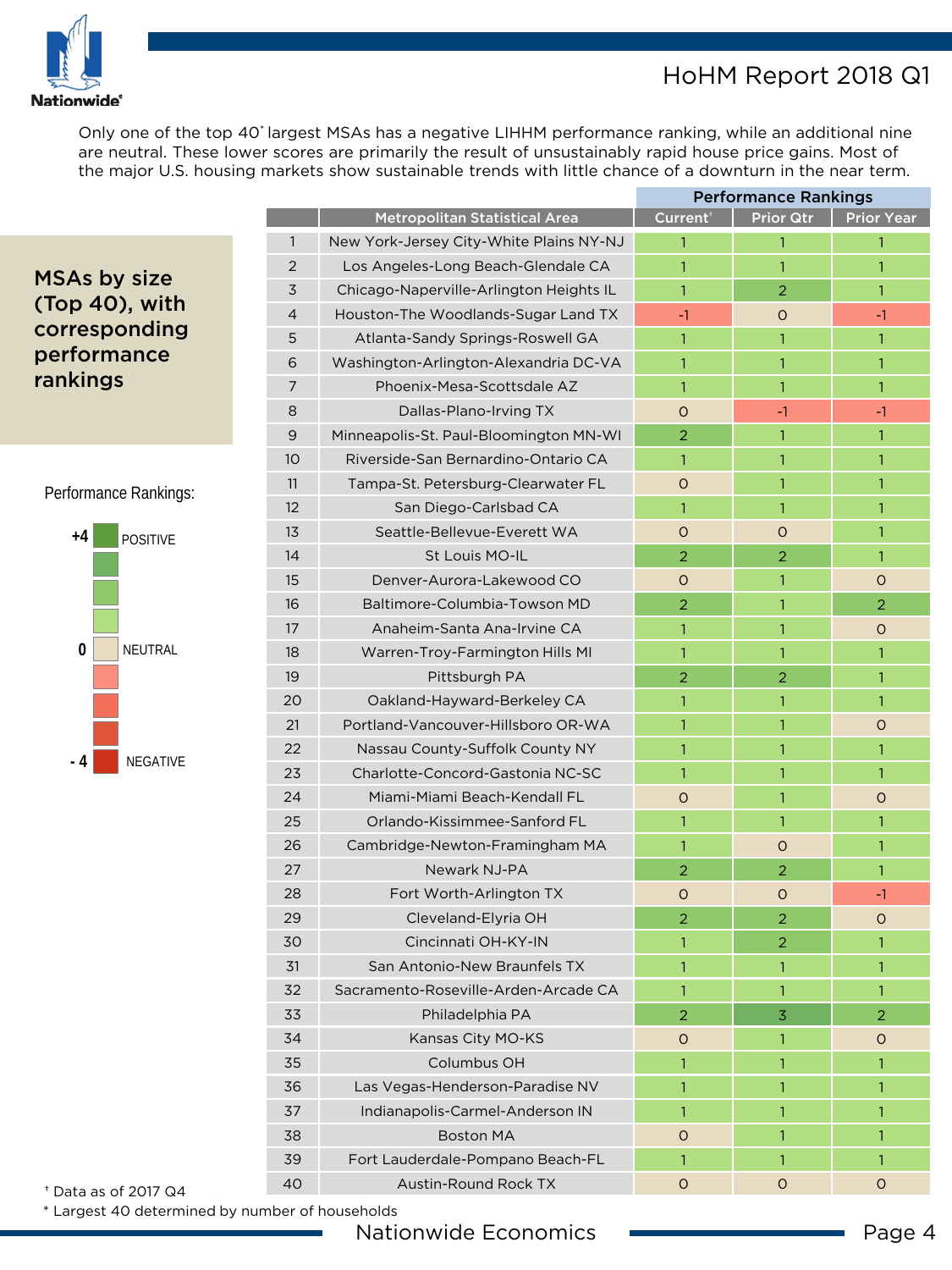Nationwide°

## HoHM Report 2018 Q1



## Tighter home inventory conditions creating higher prices and rapid turnover

According to the National Association of Realtors, the number of existing homes on the market in December 2017 was at an all-time low, with fewer than 1.5 million homes available for sale. Extremely tight housing availability is holding back sales growth even as job gains and demographic shifts spur demand for single-family housing.

As the housing market enters the prime spring selling season, there are two key implications of the low housing inventory: (1) rapid sales transactions and (2) higher prices for homebuyers.

Across more than 200 MSAs, the average days on the market (DOM) for a home in 2017 was 67 days. This is a sharp decline from the peak in 2011 when the average DOM was 120 days. The conditions in some local housing markets are much faster, with a typical sales transaction taking less than 40 days from listing to signing (see table on right).

Rapid house price gains are another result of the tight housing inventory. At a national level, the CoreLogic House Price Index (HPI) rose by 6.6 percent during 2017 — well above average as the available homes on the market dwindled.

There is a clear correlation between faster price gains and faster sales markets. HPI growth in housing markets with average DOM less than 40 days is more than twice those above 100 days  $$ reducing housing affordability in tight markets.

### MSAs with lowest average DOM in 2017

| <b>Metropolitan Statistical Area</b> | Average<br><b>DOM</b> |
|--------------------------------------|-----------------------|
| Kennewick-Richland WA                | 31                    |
| Denver-Aurora-Lakewood CO            | 33                    |
| Colorado Springs CO                  | 34                    |
| San Francisco-Redwood City CA        | 35                    |
| Boise City ID                        | 37                    |
| Greeley CO                           | 37                    |
| San Diego-Carlsbad CA                | 37                    |
| Portland-Vancouver OR-WA             | 38                    |
| Boulder CO                           | 38                    |
| Sacramento-Roseville CA              | 39                    |
| Fort Worth-Arlington TX              | 39                    |
| Dallas-Plano-Irving TX               | 40                    |
| Tacoma-Lakewood WA                   | 40                    |
| Kansas City MO-KS                    | 41                    |
| Louisville KY-IN                     | 41                    |

Source: CoreLogic, Nationwide Economics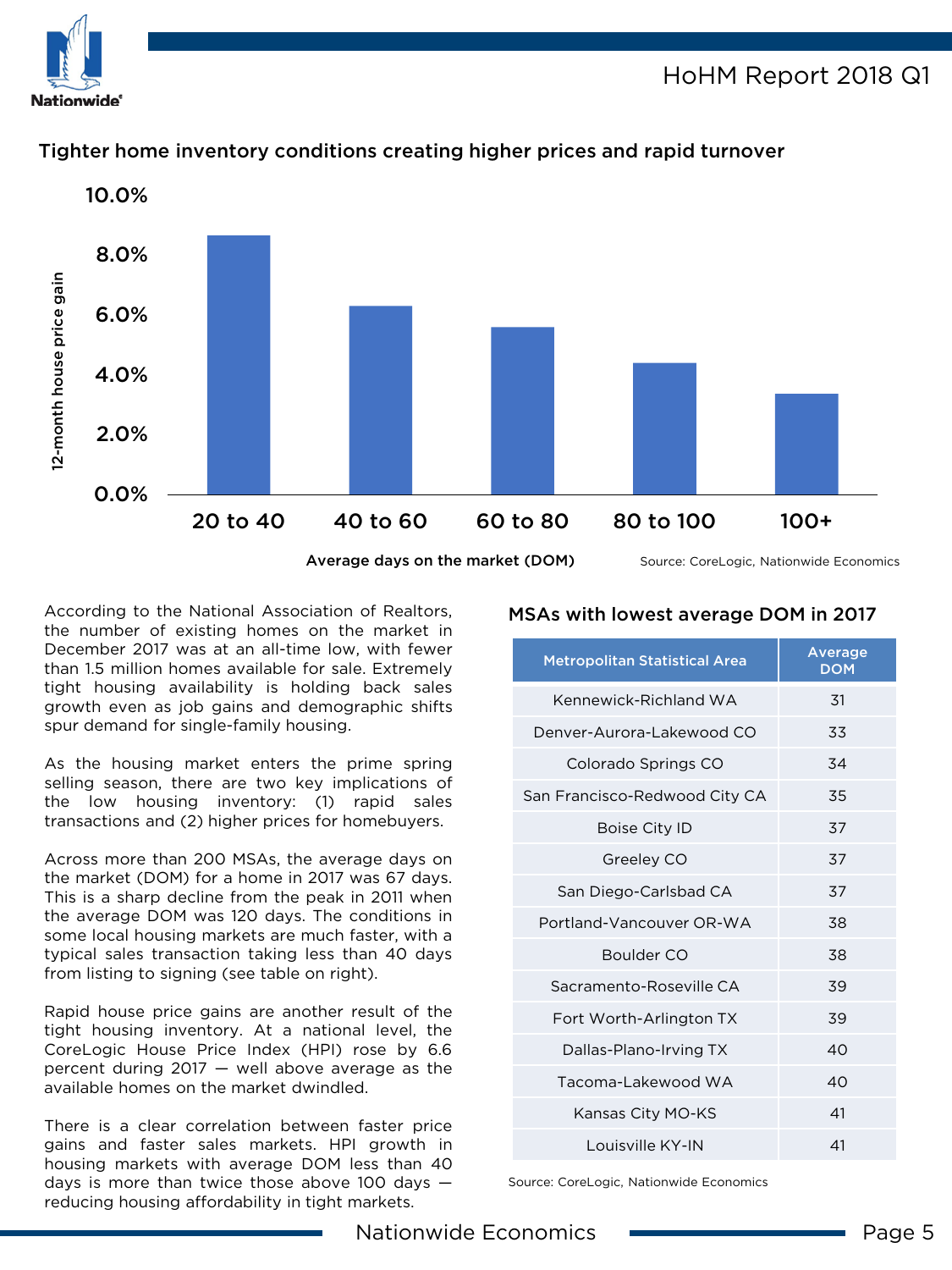

#### The LIHHM ranking in about half of MSAs has been stable over the past four quarters

- The near-term sustainability of housing markets is best measured by the current LIHHM (page 3), but looking at shifts in the LIHHM over the course of a year can provide additional insights.
- While approximately one-fifth of all MSAs saw their rankings drop over the past year, the majority of these pulled back by only one ranking. There was just one MSA that declined more sharply (down by two rankings or more), indicative of a worsening housing outlook. The MSAs with declines usually had a common trait: reduced affordability as home price gains outpace income growth.
- More than half of the LIHHM rankings were unchanged over the past year suggesting little change in the outlooks for these housing markets. A quarter of MSAs saw their rankings climb.



### Largest Increase Largest Decrease

| <b>Rank</b> | <b>Metropolitan Statistical Area</b> |
|-------------|--------------------------------------|
| 1           | Farmington NM                        |
| 2           | Odessa TX                            |
| 3           | Johnstown PA                         |
| 4           | Houma-Thibodaux LA                   |
| 5           | Lafayette LA                         |
| 6           | Midland TX                           |
| 7           | Longview TX                          |
| 8           | Casper WY                            |
| 9           | <b>Bismarck ND</b>                   |
| 10          | Baton Rouge LA                       |

| Rank | <b>Metropolitan Statistical Area</b> |
|------|--------------------------------------|
| 400  | Pueblo CO                            |
| 399  | Colorado Springs CO                  |
| 398  | Springfield MA                       |
| 397  | Cumberland MD-WV                     |
| 396  | Beaumont-Port Arthur TX              |
| 395  | Rapid City SD                        |
| 394  | Provo-Orem UT                        |
| 393  | Wausau WI                            |
| 392  | Ogden-Clearfield UT                  |
| 391  | St. George UT                        |

† Change in performance ranking; Data as of 2017 Q4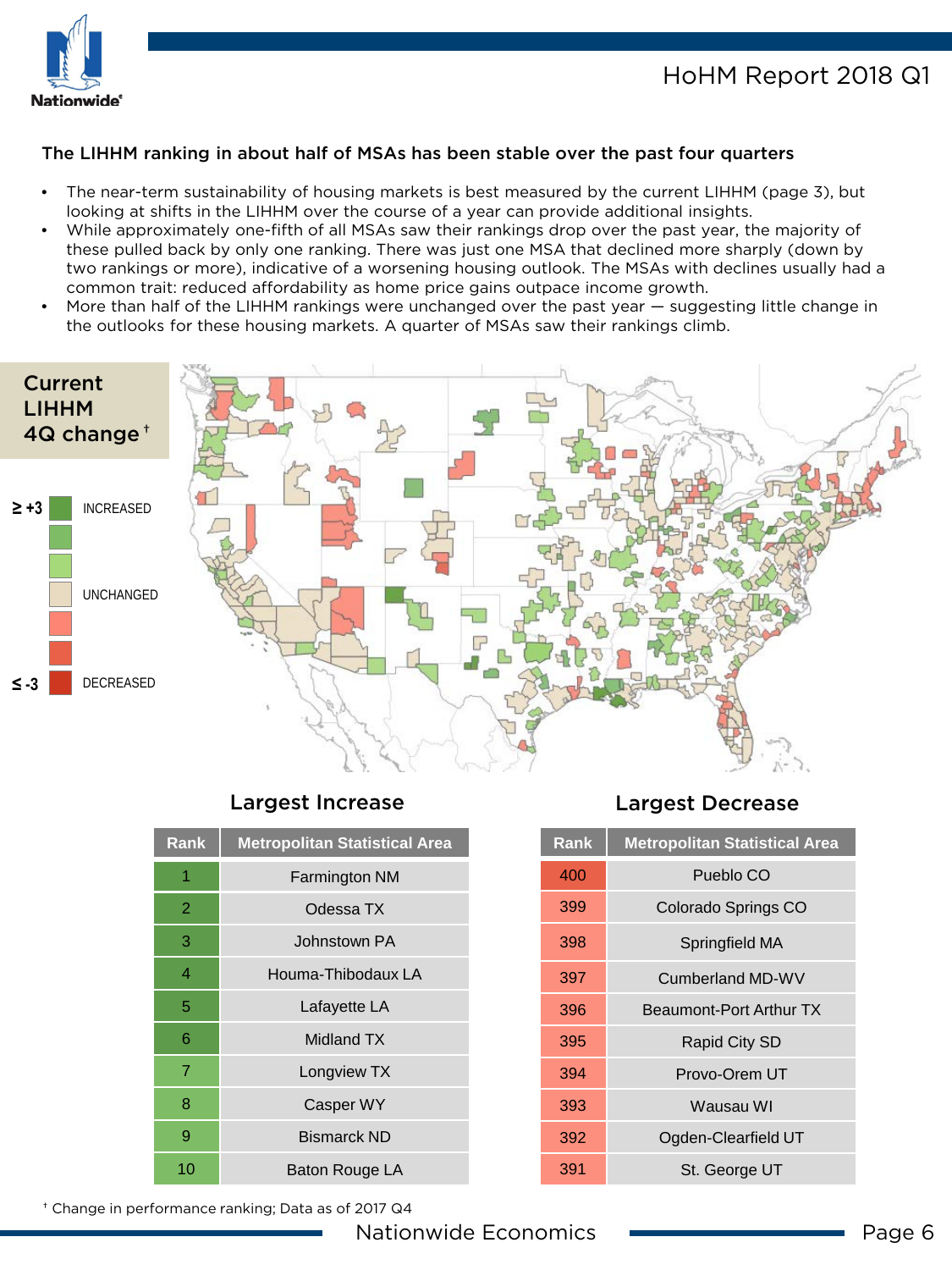

## **Appendix**

## Leading Index of Healthy Housing Markets (LIHHM)

Nationwide's LIHHM is a data-driven view of the near-term performance of housing markets based upon current health indicators for the national housing market and 400 metropolitan statistical areas (MSAs\*) and divisions across the country. For each MSA, the LIHHM uses local-level data to incorporate the idiosyncratic characteristics of regional housing markets. The focus of the LIHHM is on the entire housing market's health, rather than a projection of house prices or home sales.

## Nationwide Economics LIHHM methodology

The LIHHM is calculated using a number of variables that describe many of the drivers of the housing market for each MSA. In order to provide the best indicator of housing health, the included variables and corresponding weights for each provide the optimal leading perspective on future housing markets for each MSA. The drivers can be grouped into the following categories:

- 1. Employment
- 2. Demographics
- 3. Mortgage Market
- 4. House Prices

As an illustration, if job growth increases in an MSA, then the resulting rise in incomes creates additional housing demand. Consumers have a greater ability to earn and save for home purchases, increasing sales and pushing up house prices. The LIHHM measures the movements in the included employment, demographic, mortgage market, and house price variables versus the long-term trends within each MSA.

These drivers are used to derive an overall LIHHM score on a scale from 75 to 125 centered around a neutral value of 100. These values are placed into performance rankings to allow for better comparisons across MSAs. These performance rankings are the key metric in comparing the MSAs both to each other and across time. Raw LIHHM values are used for calculation purposes only and will only be shown on the national level as the national score is standalone and is not compared to other areas.

See more at blog.nationwide.com/housing

<sup>\*</sup> MSA: Geographical region with high population density and close economic ties throughout the nearby area, capturing 85-90% of the U.S. population